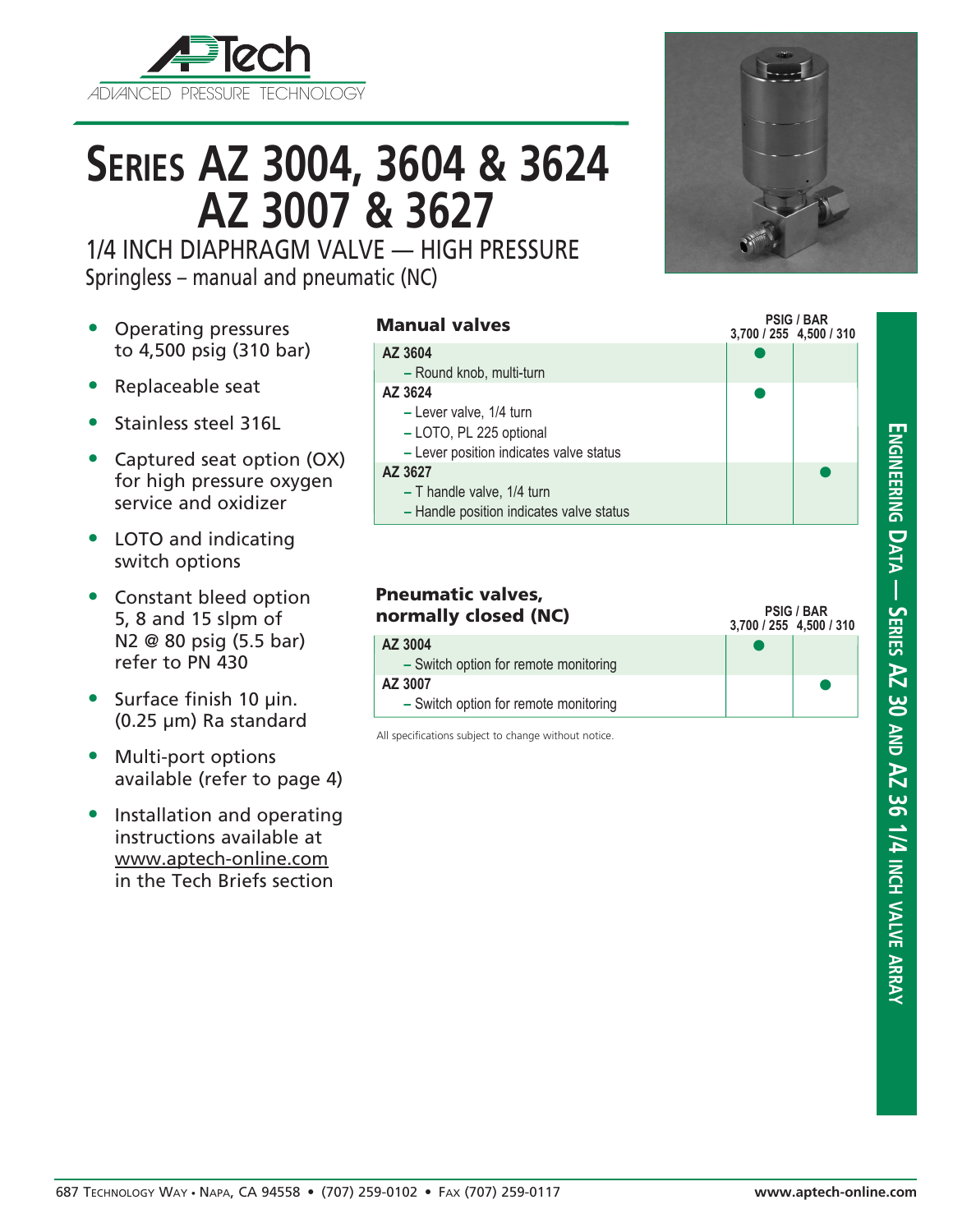## **H i g h P r e ss u r e – H i g h P u r i t y – H i g h V a l u e**

### Engineering Data — Manual valves

| Operating pressure       | AZ 3604, 3624       | Vacuum to 3,700 psig (255 bar) |
|--------------------------|---------------------|--------------------------------|
|                          | AZ 3627             | Vacuum to 4,500 psig (310 bar) |
| Flow coefficient $(C_v)$ | AZ 3604, 3624, 3627 | $0.29$ (X <sub>T</sub> = 0.6)  |

#### Engineering Data — Pneumatic valves

| Operating pressure       | AZ 3004       | Vacuum to 3,700 psig (255 bar) |
|--------------------------|---------------|--------------------------------|
|                          | AZ 3007       | Vacuum to 4,500 psig (310 bar) |
| Flow coefficient $(C_v)$ | AZ 3004, 3007 | $0.23$ (X <sub>T</sub> = 0.5)  |
| <b>Status</b>            | AZ 3004, 3007 | Normally closed (NC)           |
| Actuation pressure       | AZ 3004, 3007 | 70 to 110 psig (5 to 8 bar)    |
| Actuation port           | AZ 3004, 3007 | 1/8 NPT, top port              |

#### Engineering Data — Other parameters all valves

| Inlet and outlet connectors         |                     | 1/4 inch face seal or tube weld                                         |
|-------------------------------------|---------------------|-------------------------------------------------------------------------|
| Internal volume                     |                     | $0.06$ in <sup>3</sup> (1.07 cm <sup>3</sup> )                          |
| Operating temperature AZ 3007, 3627 |                     | -40 $^{\circ}$ to +140 $^{\circ}$ F (-40 $^{\circ}$ to 60 $^{\circ}$ C) |
|                                     | AZ 3004, 3604, 3624 | -40 $^{\circ}$ to +120 $^{\circ}$ F (-40 $^{\circ}$ to 49 $^{\circ}$ C) |
| Surface finish                      |                     | 10 µin. Ra avg. (0.4/0.25 µm)                                           |
| Proof pressure                      |                     | 150% of operating pressures                                             |
| Burst pressure                      |                     | 300% of operating pressures                                             |
| Inboard leakage                     |                     | $2 \times 10^{-10}$ sccs                                                |
| Outboard leakage                    |                     | $2 \times 10^{-9}$ sccs He                                              |
| Leakage across seat                 |                     | $1 \times 10^{-9}$ sccs He                                              |

### Engineering Data — Wetted materials all valves

| Body        |                        | <b>SS 316L</b>                                  |  |  |
|-------------|------------------------|-------------------------------------------------|--|--|
| Finish      |                        | Electropolished and passivated                  |  |  |
| Diaphragm   |                        | Ni-Co Alloy / UNS R30003                        |  |  |
| Seat        | AZ 3004, 3604, 3624    | PCTFE (Polyimide or PEEK optional)              |  |  |
|             | AZ 3007, 3627          | Polyimide or PEEK                               |  |  |
| Seat insert | AZ 3004, 3604, 3624 OX | Seat: PCTFE Insert: Ni-Cr-Mo alloy / UNS N06022 |  |  |

#### Seat Matrix

| <b>PCTFE</b> | <b>Polyimide</b> | <b>PEEK</b> |
|--------------|------------------|-------------|
|              |                  |             |
|              | <b>NA</b>        | <b>NA</b>   |
| N۵           |                  |             |
|              |                  |             |

1 Must select either VS or PK seat.  $\bullet$  Standard  $\bullet$  Optional NA Not available

All specifications subject to change without notice.

NOTE: Cycle life of AZ 3004, 3604, 3624, 3007 and 3627 is 5,000 cycles at full rated pressure.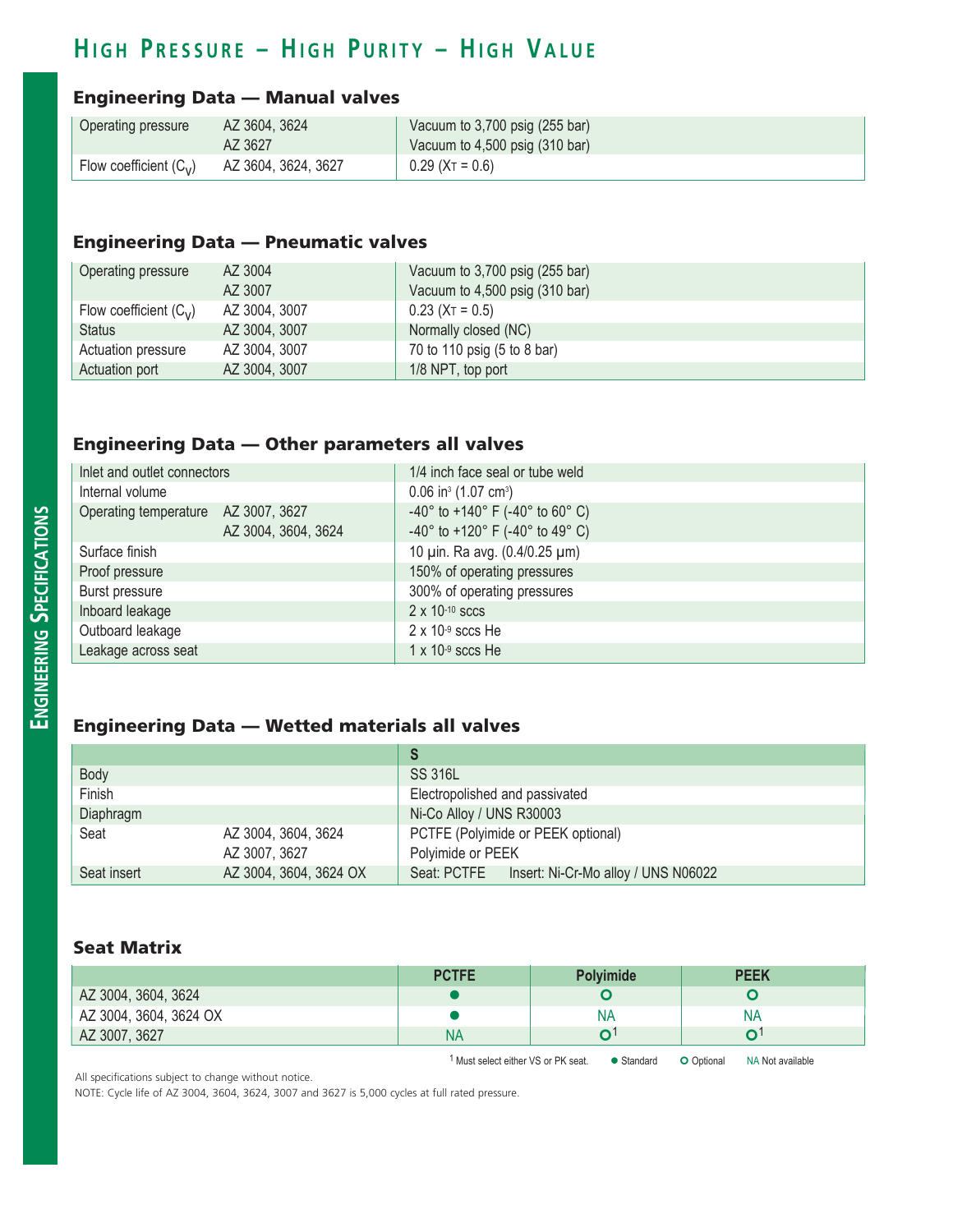

n

ST STEEL BODY

B

B







- Metric dimensions are for reference only.
- Height of the valve (H) is an approximate value.
- All specifications subject to change without notice.
- All manual valves are shown in open position.
- Valves are only available with barstock (PW) bodies, forged body (P) is not available.

| <b>VALVE</b> |       |      |      |     |
|--------------|-------|------|------|-----|
|              | inch  | mm   | inch | mm  |
| AZ3004       | ø1.98 | 50.3 | 4.10 | 104 |
| AZ3007       | ø1.98 | 50.3 | 4.89 | 124 |
| AZ3604       | ø2.12 | 53.8 | 3.00 | 76  |
| AZ3624       | 2.47  | 62.7 | 2.94 | 75  |
| AZ3627       | 3.48  | 88.4 | 2.95 | 75  |

 $1.00$  $[25.4mm]$ 

| <b>STAINLESS STEEL BODY</b> |                  |      |      |      |
|-----------------------------|------------------|------|------|------|
| <b>CONNECTION</b>           |                  |      |      |      |
|                             | inch             | mm   | inch | mm   |
| <b>FV4. MV4</b>             | $1.390 \pm .010$ | 35.3 | 0.44 | 11.2 |
| TW4                         | $1.060 \pm .010$ | 26.9 | 0.44 | 11.2 |